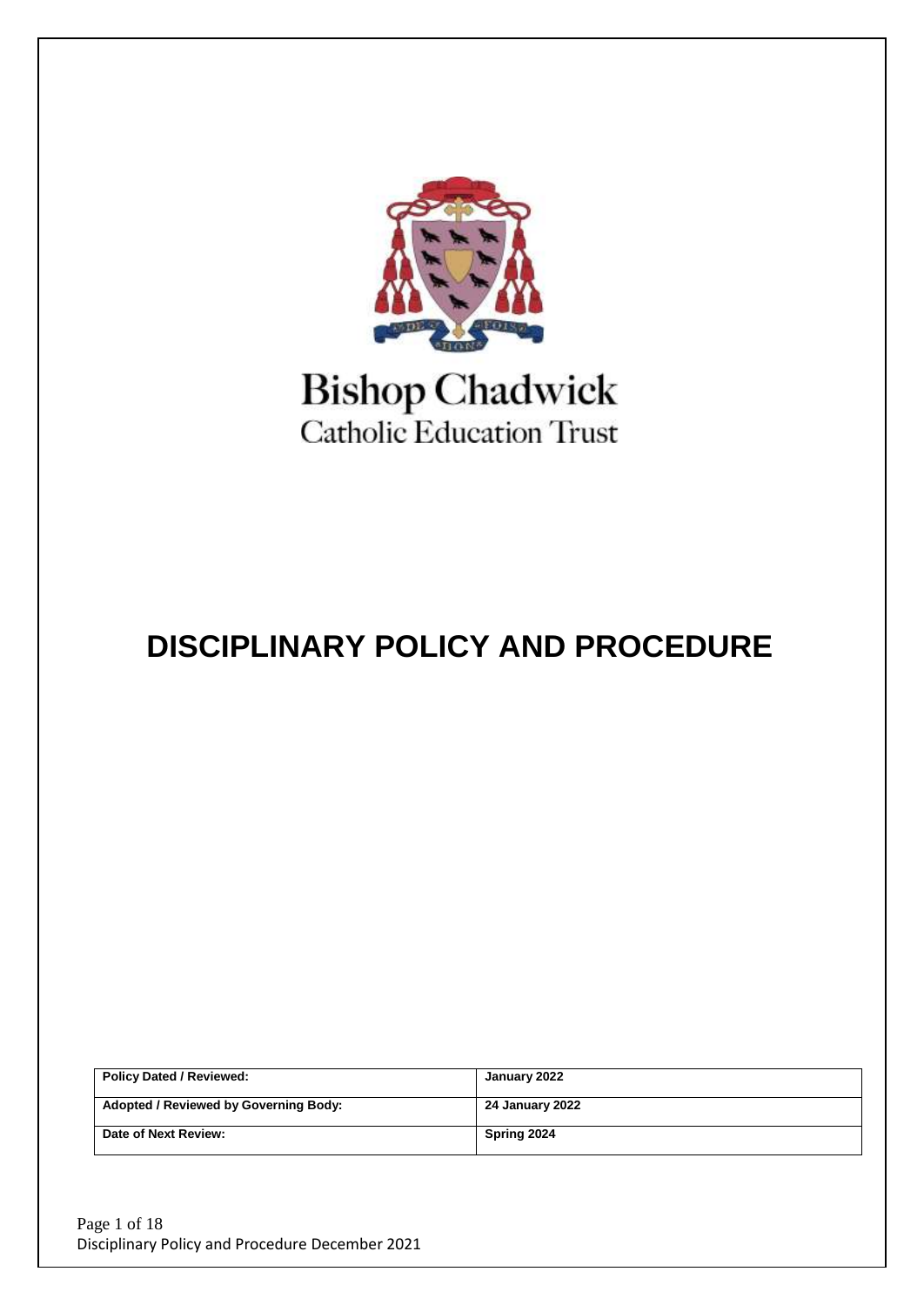#### **BISHOP CHADWICK CATHOLIC EDUCATION TRUST**

#### **DISCIPLINARY POLICY AND PROCEDURE**

#### **Commitment to equality:**

We are committed to providing a positive working environment which is free from prejudice and unlawful discrimination and any form of harassment, bullying or victimisation. We have developed a number of key policies to ensure that the principles of Catholic Social Teaching in relation to human dignity and dignity in work become embedded into every aspect of school life and these policies are reviewed regularly in this regard.

**This Disciplinary Policy and Procedure has been approved and adopted by Bishop Chadwick Catholic Education Trust following consultation with employees and trade union representatives on xxxxx and will be reviewed on xxxx.**

**Signed by Director of the Academy Trust Company:**

**Signed by CEO:**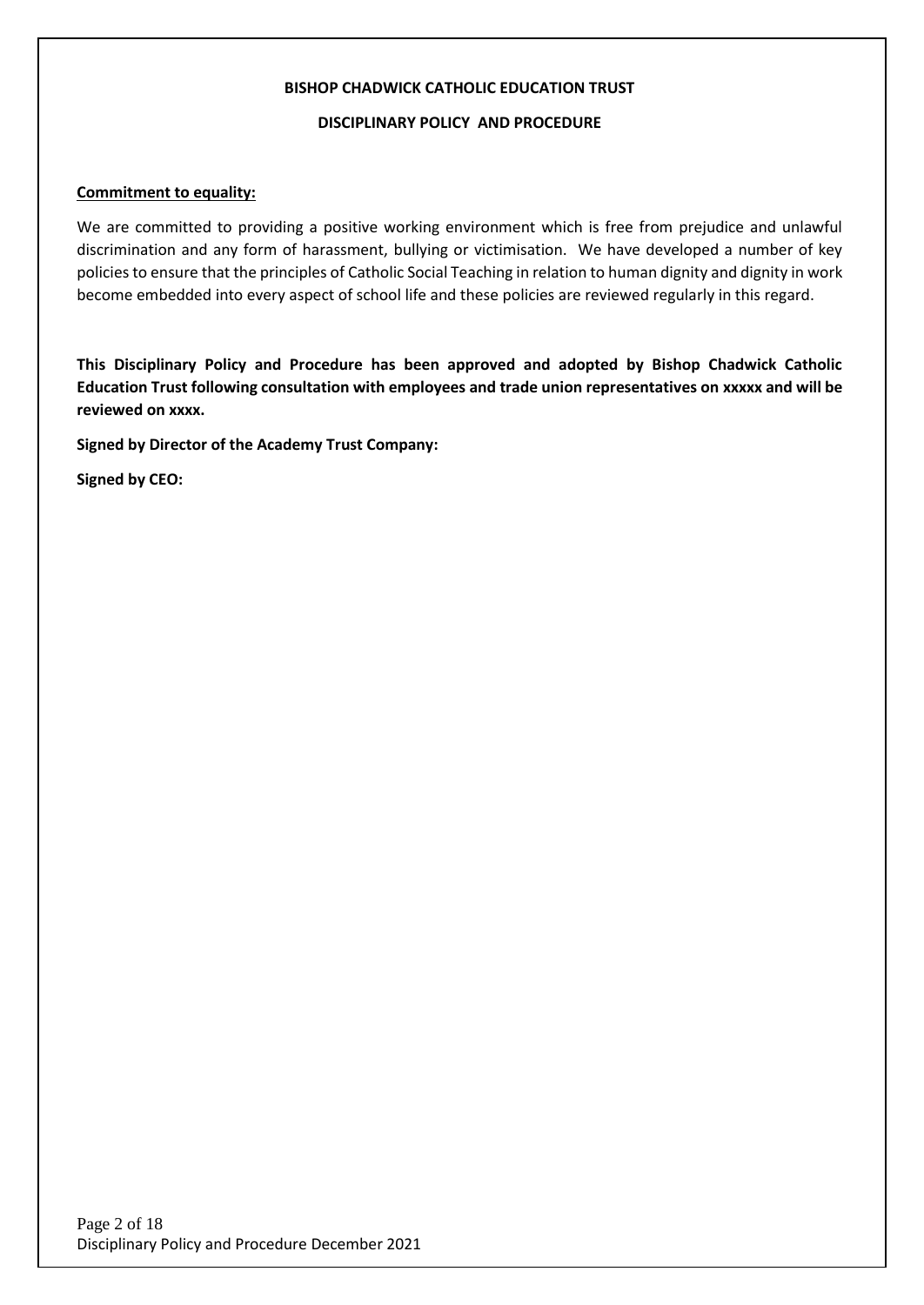#### **DISCIPLINARY AND PROCEDURE**

#### **1. DEFINITIONS**

In this Disciplinary Policy and Procedure, unless the context otherwise requires, the following expressions shall have the following meanings:

- 1.1 'Academy' means the academy named at the beginning of this Disciplinary Policy and Procedure and includes all sites upon which the Academy undertaking is, from time to time, being carried out.
- 1.2 'Academy Trust Company' means the company responsible for the management of the Academy and, for all purposes, means the employer of staff at the Academy.
- 1.3 'Board' means the board of Directors of the Academy Trust Company.
- 1.4 'Chair' means the Chair of the Board as appointed from time to time.
- 1.5 'Clerk' means the Clerk to the Board as appointed from time to time.
- 1.6 'Companion' means a willing work colleague not involved in the subject matter of the disciplinary proceedings against an employee under this Disciplinary Policy and Procedure, or a trade union official, an accredited representative of a trade union or other professional association of which the employee is a member, who should be available for the periods of time necessary to meet the timescales under this Disciplinary Policy and Procedure.
- 1.7 'Diocesan Schools Commission' means the education service provided by the diocese in which the Academy is situated, which may also be known, or referred to, as the Diocesan Education Service.
- 1.8 'Directors' means directors appointed to the Board from time to time.
- 1.9 'Governing Board' means the body carrying out the employment functions of the Academy Trust Company in relation to the Academy and such term may include the Board and/or the Local Governing Committee of the Academy.
- 1.10'Governors' means (if appropriate to the context), the governors appointed and elected to the Local Governing, from time to time.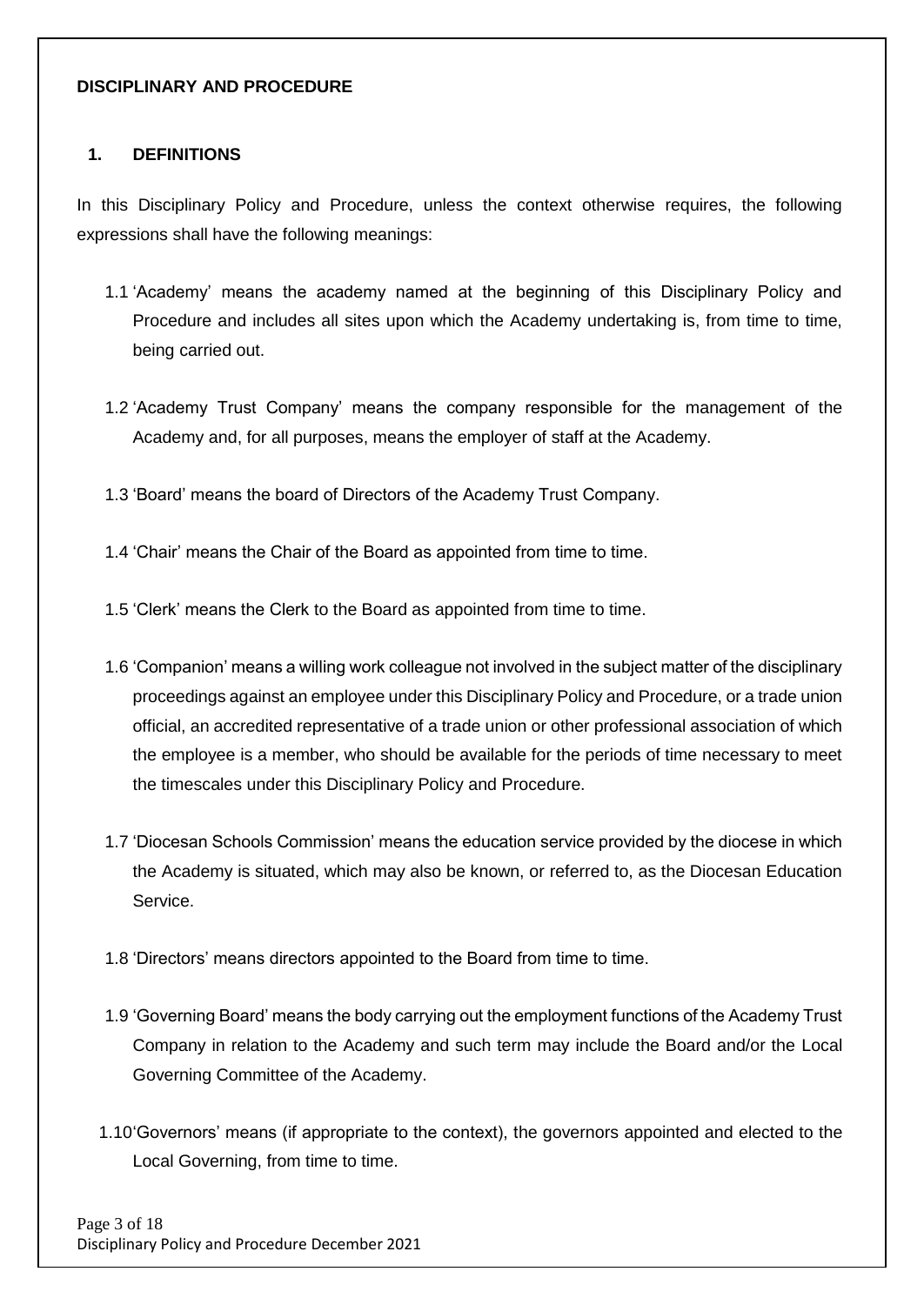- 1.11 'Headteacher' means the most senior teacher in the Academy who is responsible for its management and administration. Such teacher may also be referred to as the Head of School or Principal.
- 1.12 'Local Governing Committee' means (if appropriate to the context), the Governors appointed to carry out specified functions in relation to the Academy as delegated by the Academy Trust Company.
- 1.13 'Misconduct' means any action or inaction which may contravene the provisions of the employee's contract of employment, the rules laid down by the Academy Trust Company and/or any Professional Code of Conduct and Practice. In such cases the Disciplinary Policy and Procedure will apply and the Capability Policy and Procedure may also apply.
- 1.14 'Vice-Chair' means the Vice-Chair of the Board as elected from time to time.
- 1.15 'Working Day' means any day on which you would ordinarily work if you were a full-time employee. In other words, 'Working Day' will apply differently to teaching and non-teaching staff. However, part-time and full-time staff will not be treated differently for the purposes of implementing this Disciplinary Policy and Procedure.
- 1.16 In the event of suspension or procedures as outlined within this policy, this should be addressed as follows;
	- In the case of the Chief Executive Officer, the Chair of the Board or nominated Director will be responsible for any disciplinary matters, including suspension.
	- In the case of a member of the central team, the Chief Executive Officer or nominated senior member of staff will be responsible for any disciplinary matters, excluding suspension which would be conducted by the Chief Executive Officer and only delegated in exceptional circumstances, in consultation with the Chief Executive Officer.

# **2. SCOPE**

- 2.1 This Disciplinary Policy and Procedure applies to you if you are an employee or worker at the Academy (hereinafter referred to as an "employee" or "you").
- 2.2 The purpose of this policy is to provide a structure to address any issues or concerns that the Academy Trust Company may have relating to an employee's conduct.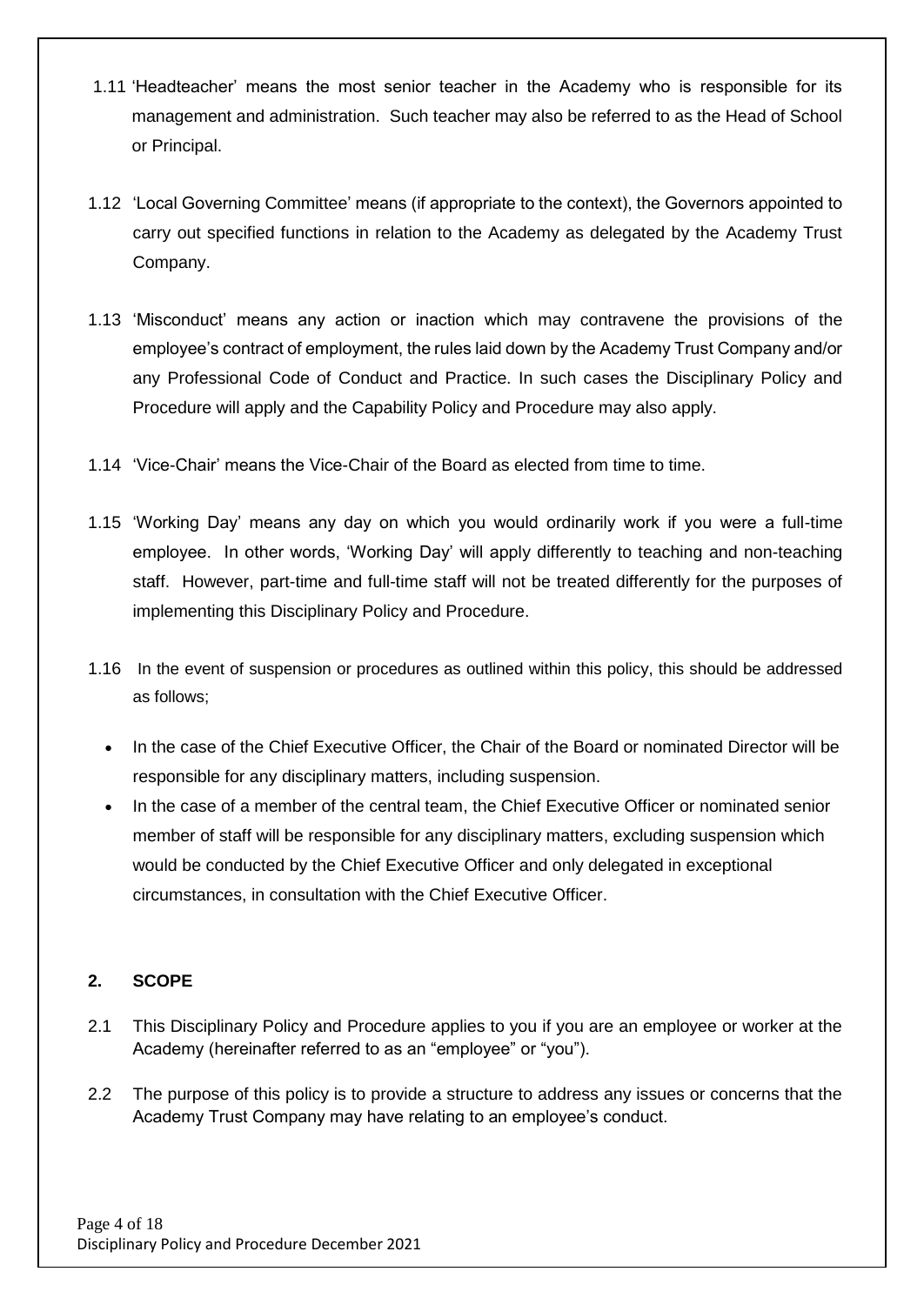- 2.3 An employee is entitled to have access, by arrangement, to their personnel file and to request the deletion of time-expired records in line with the provisions of the General Data Protection Regulation (GDPR) and the Data Protection Act 2018.
- 2.4 The Academy Trust Company delegates its authority in the manner set out in this policy.
- 2.5 There may be some occasions where an employee's lack of capability could also be described as lack of competence. This Disciplinary Policy and Procedure and the Academy Trust Company's Capability Policy and Procedure may be used concurrently whilst the Academy Trust Company endeavours to ascertain if the employee's lack of capability is due to Misconduct, (for example, where the employee is capable of reaching the required standard but has taken active steps not to do so), or lack of competence.
- 2.6 There may be occasions where an employee's conduct could relate to their health. This Disciplinary Policy and Procedure may be used concurrently with the Academy Trust Company's Sickness Absence Policy and Procedure. In particular, if an employee is absent from work on sick leave following this Disciplinary Policy and Procedure being invoked, the Academy Trust Company may use its Sickness Absence Policy and Procedure if it is appropriate in the specific circumstances, assessed on a case by case basis. The process of managing unsatisfactory behaviour using this Disciplinary Policy and Procedure will not necessarily cease where the employee is absent on the grounds of illness.
- 2.7 Subject to Paragraphs 1.5(a) and (b) of the Academy Trust Company's Grievance Resolution Policy and Procedure, there may be occasions when an employee brings a grievance pursuant to the Academy Trust Company's Grievance Resolution Policy and Procedure in connection with actions taken under this Disciplinary Policy and Procedure. This shall not lead to any automatic delay or pause in the conduct of any matters under this Disciplinary Policy and Procedure. In such circumstances, the employee and the Headteacher, or in the case where the disciplinary matter relates to the Headteacher, the Chair, will meet to discuss whether or not the Disciplinary Policy and Procedure should be suspended whilst the grievance is dealt with. The final decision as to whether or not to suspend the Disciplinary Policy and Procedure in such circumstances will be taken by the Headteacher or the Chair (as appropriate) and their decision shall be final.
- 2.8 There may be occasions where this procedure needs to be modified, for example to comply with the requirements of the Academy Trust Company's Child Protection and Safeguarding Policies, for example, by allowing the Local Authority Designated Officer to offer advice to the Board at appropriate stages or where an employee has a disability which means that reasonable adjustments need to be made to this procedure. Where the Academy Trust Company's Child Protection and Safeguarding Policies are invoked, this Disciplinary Policy and Procedure may be suspended until such time as the Academy Trust Company determines, in its sole discretion, that it is appropriate to resume it.
- 2.9 The Academy Trust Company is committed to ensuring respect, objectivity, belief in the dignity of the individual, consistency of treatment and fairness in the operation of this Disciplinary Policy and Procedure. This commitment extends to promoting equality of opportunity and eliminating unlawful discrimination throughout the Academy community which includes all of the academies in the Academy Trust Company's group.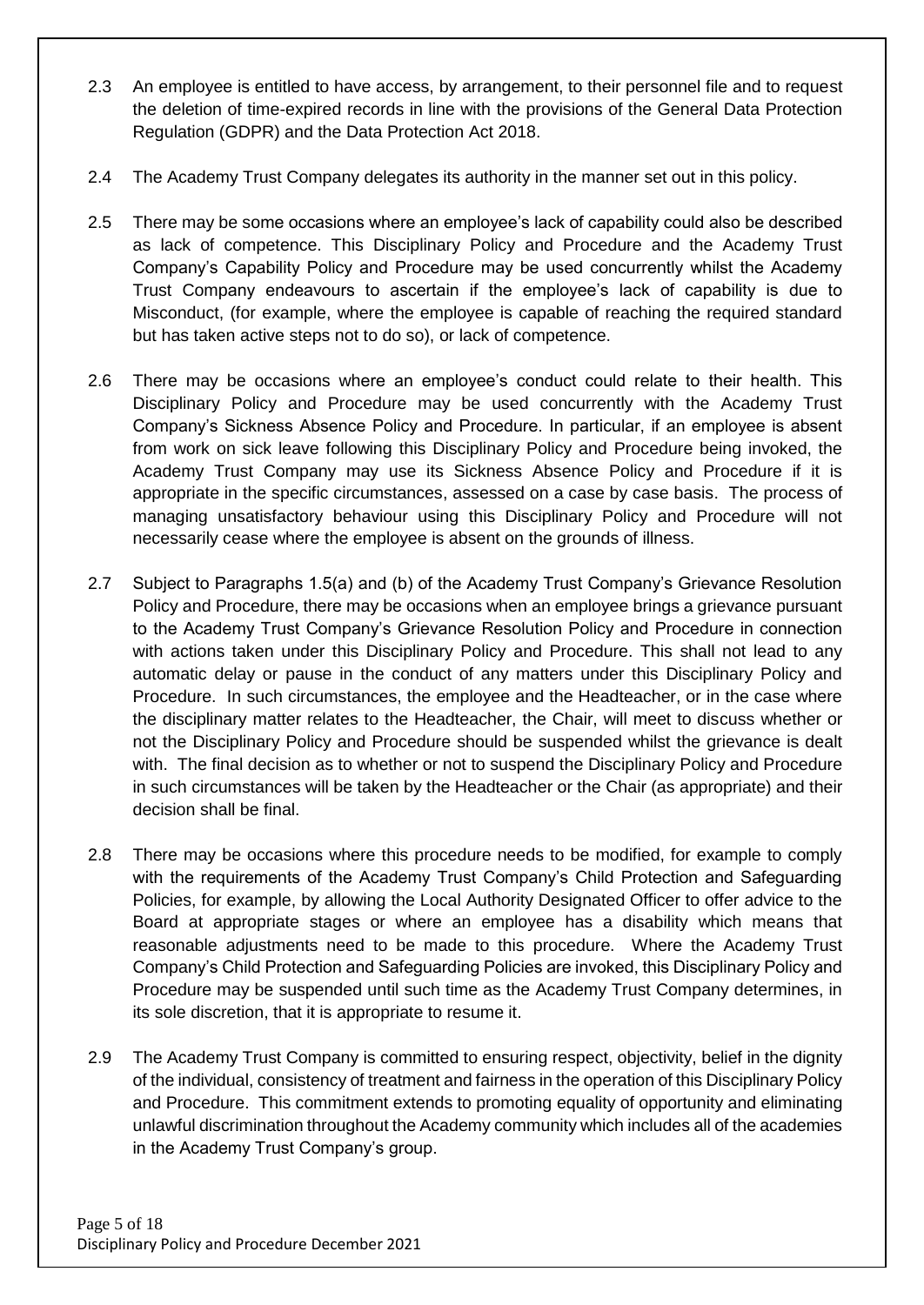- 2.10 This Disciplinary Policy and Procedure offers opportunities to ensure justice for teachers, support staff and pupils alike and has the potential for the expression of Christian qualities such as honesty, self-knowledge, respect for others and their gifts, recognition of the needs and achievements of others, challenge of self and others, personal growth and openness.
- 2.11 The Academy Trust Company's Appraisal Policy and Procedure and Capability Policy and Procedure do not form part of this Disciplinary Policy and Procedure but relevant information from the appraisal and/or capability process, including Appraisal Reports, may be taken into account in relation to the operation of this Disciplinary Policy and Procedure if appropriate.
- 2.12 The management of disciplinary issues and related investigations will be treated in confidence as far as possible by all parties involved at all stages of this Disciplinary Policy and Procedure.
- 2.13 The Academy Trust Company will maintain records of all interviews and reviews which take place under this Disciplinary Policy and Procedure for a period of up to 12 months or longer where necessary and where there is an applicable lawful basis under the GDPR for extending the retention period. All data and evidence collected is to be shared between all the relevant parties, including the employee, where there is an applicable lawful basis under the provisions of the GDPR.
- 2.14 Where possible, 'working days' will be based on the employees working days. Where other employees or Directors/Governors are involved in the application of this policy, the timescales may be amended and the employee will be notified.

#### **3. INFORMAL ADVICE AND GUIDANCE**

- 3.1 Sometimes potential disciplinary issues can be resolved informally in the workplace. This involves drawing the employee's attention to the perceived unsatisfactory conduct, discussing the situation and agreeing an appropriate way forward including any improvement required.
- 3.2 Your line manager may give you informal advice and guidance at any time about any conduct falling short of the standard expected and in many cases the right word at the right time and in the right way may be all that is needed. Where appropriate, support will be provided by your line manager.
- 3.3 Informal advice and guidance may be provided verbally or in writing but will always be noted in writing on your personnel records. Where informal advice and guidance is provided verbally and noted on your personnel records you will be provided with a copy of the note. The provision of informal advice and guidance may be referred to at a later stage to evidence that an informal approach was attempted and to demonstrate the success or failure of such an approach. Except in exceptional circumstances, records of the provision of informal advice and guidance will not be referred to after 6 months. The provision of informal advice and guidance is not a disciplinary sanction.
- 3.4 Failure to comply with any informal advice and guidance provided will not, on its own, be used as justification for issuing a higher form of sanction than would otherwise have been imposed under the formal process.
- 3.5 Consideration will be given to any difficulties which an employee may be facing, and the Academy Trust Company will provide reasonable support and assistance to help the employee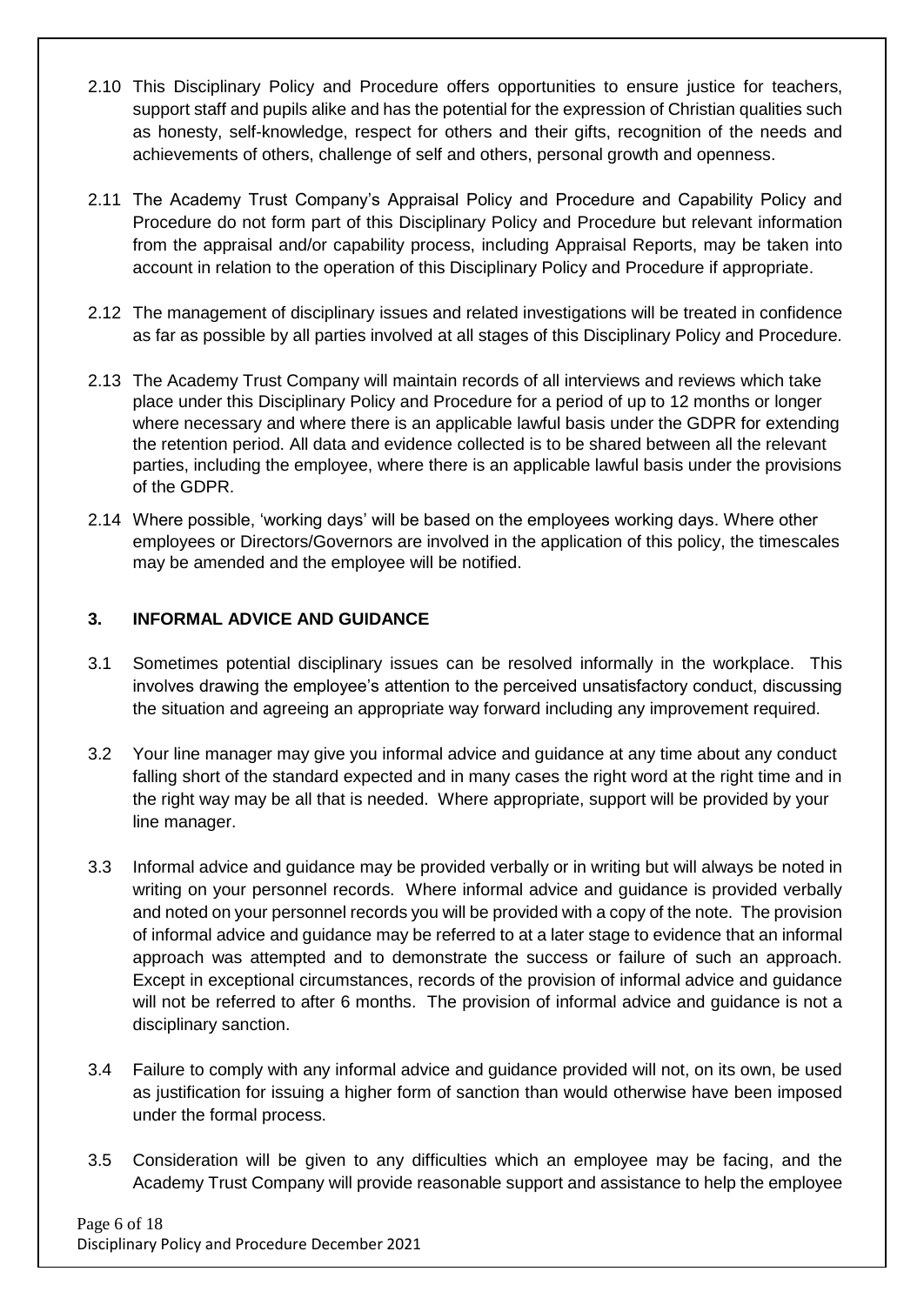to overcome them. Such support and assistance may include, where appropriate, the Academy Trust Company seeking appropriate medical or other advice regarding the effective management of any disciplinary issues.

#### 4. **SUSPENSION**

- 4.1 In cases where the Investigating Manager (as appointed in line with Paragraph 5.1) considers that it is appropriate, after consultation with the CEO and HR, the Headteacher may take the decision to suspend an employee. In the case of a decision regarding the suspension of the Headteacher, the Chair of the Board of Directors may take the decision to suspend. Any suspension will be reviewed regularly by the Headteacher or the Chair of the Board of Directors.
- 4.2 Where the circumstances allow, the employee will be given the opportunity to attend a suspension meeting.The employee may be accompanied by a Companion during the suspension meeting, where practicable. There will be no opportunity to respond to the allegations during this meeting.
- 4.3 A record will be kept of the determined purpose for the suspension for a period of up to 12 months and of any alternatives to suspension that were considered.
- 4.4 The Headteacher must consult the Chief Executive Officer of the decision to suspend. Where it is the Headteacher who has been suspended, the Chief Executive Officer must inform the Board (excluding any staff Directors if there are any).
- 4.5 Only the Chief Executive may end a suspension. Where it is the Headteacher who has been suspended, only the Chair of the Board may end the suspension (excluding any staff Directors if there are any).
- 4.6 Notification of suspension should ideally be undertaken in person but may, where the circumstances dictate, be notified to the employee in writing. If notification of suspension is undertaken in person it will be confirmed in writing.
- 4.7 ACAS suggests that suspension may, whilst investigations are carried out, be appropriate where:
	- (a) relationships have broken down;
	- (b) gross Misconduct is alleged;
	- (c) there are reasonable concerns that evidence or witnesses could be prejudiced by the employee's presence during the investigation;
	- (d) there are responsibilities to other parties;
	- (e) it is necessary for the protection of pupils, staff or property; and/or
	- (f) the presence at work of the employee under investigation may be an obstacle to a proper investigation.
- 4.8 Suspension does not constitute a disciplinary sanction. It is a neutral act intended to ensure an effective investigation can take place. You will receive full pay and benefits during any period of suspension (unless you are otherwise absent from work due to sickness or other leave and have exhausted the pay entitlements connected to such absence). Periods of suspension will be as brief as possible and will be kept under review.
- 4.9 During a period of suspension, the Academy may require that you do not: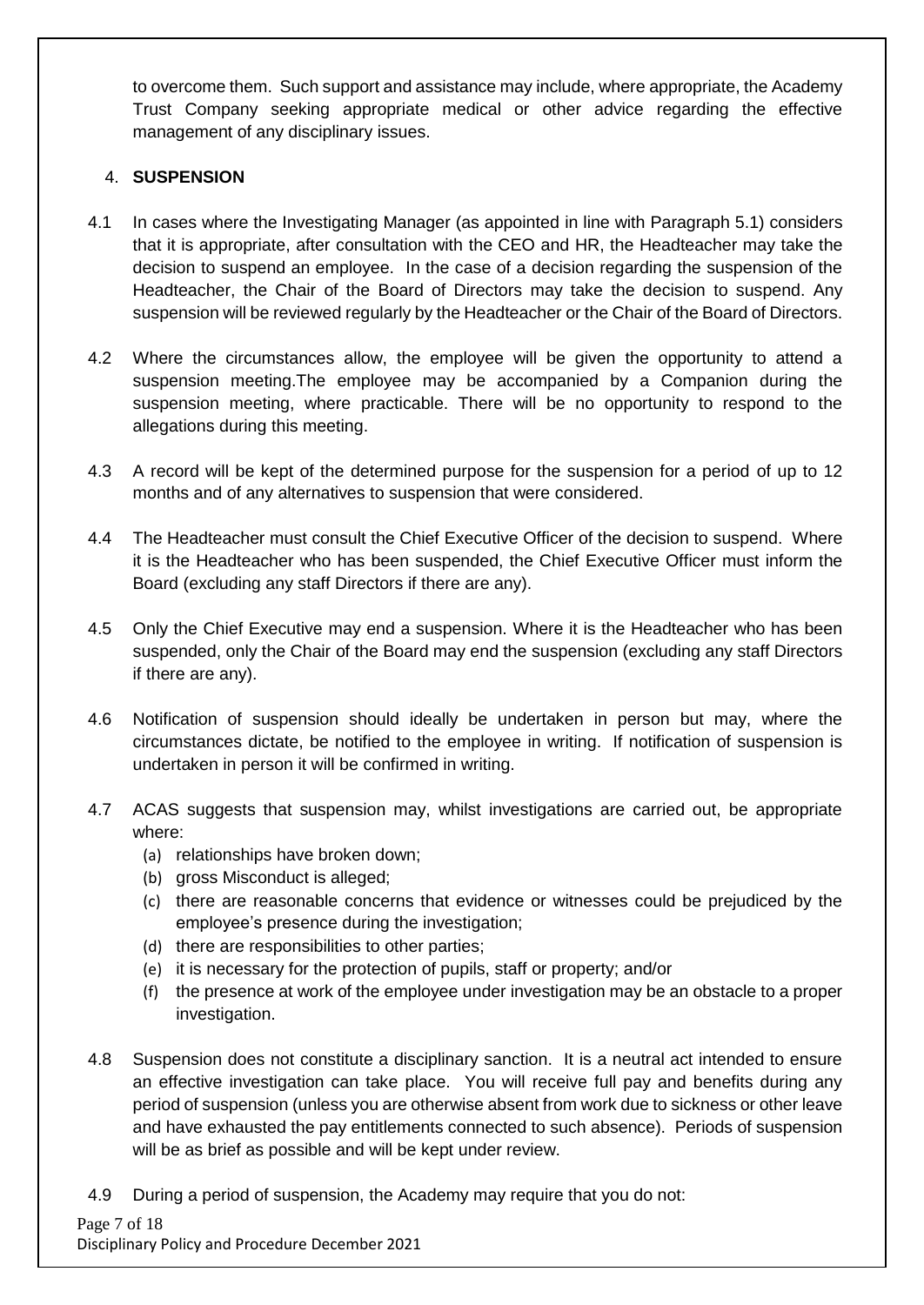- (a) attend the Academy at any time (except with the prior agreement of the Headteacher or Chair);
- (b) communicate in any way with parents, pupils, Directors, Governors or any other third party connected to the Academy or the Academy Trust Company except:
- i. with the prior written agreement of the Headteacher/Chair; or
- ii. where following an investigation you are called to a formal Disciplinary Meeting, when you may then approach parents, pupils, Directors, Governors or any third party connected to the Academy or the Academy Trust Company as potential witnesses but this must be done via the Investigating Manager to avoid any data breach or breach of confidentiality;
- (c) discuss the fact of your suspension or the fact, or nature, of the allegations against you with any member of staff except:
- i. with the prior written agreement of the Headteacher/Chair;
- ii. for communication with your Companion; where your Companion is a Trade Union representative;
- iii. where you are called to an interview with the Investigating Manager, a Disciplinary Meeting or a suspension meeting, when you approach a Companion who is a colleague; or
- iv. where you are called to a formal Disciplinary Meeting you may approach work colleagues as potential witnesses in support of your case, but this must be done via the Investigating Manager to avoid any data breach or breach of confidentiality.
- 4.10 During periods of suspension, the Academy Trust Company may suspend your access to your email account and to the Managed Learning Environment (MLE)/Virtual Learning Environment (VLE).
- 4.11 During periods of suspension, the Academy Trust Company may take such steps as are necessary to cover your workload.
- 4.12 During any period of suspension your contractual duties to the Academy and to Academy Trust Company (whether express or implied) remain in force and enforceable. During a period of suspension you should remain available to assist in the disciplinary investigation, attend investigation or disciplinary meetings, or respond to any work-related questions.
- 4.13 During periods of suspension, the Headteacher will appoint an appropriate member of staff to act as a point of contact for the suspended employee. Where it is the Headteacher who has been suspended, the Chair, will appoint a member of the Board to act as a point of contact. This point of contact will not be able to discuss the disciplinary issue with the employee, but will be responsible for keeping you informed of any relevant workplace developments and maintaining your relationship with the Academy and to aid in supporting the staff member with their wellbeing.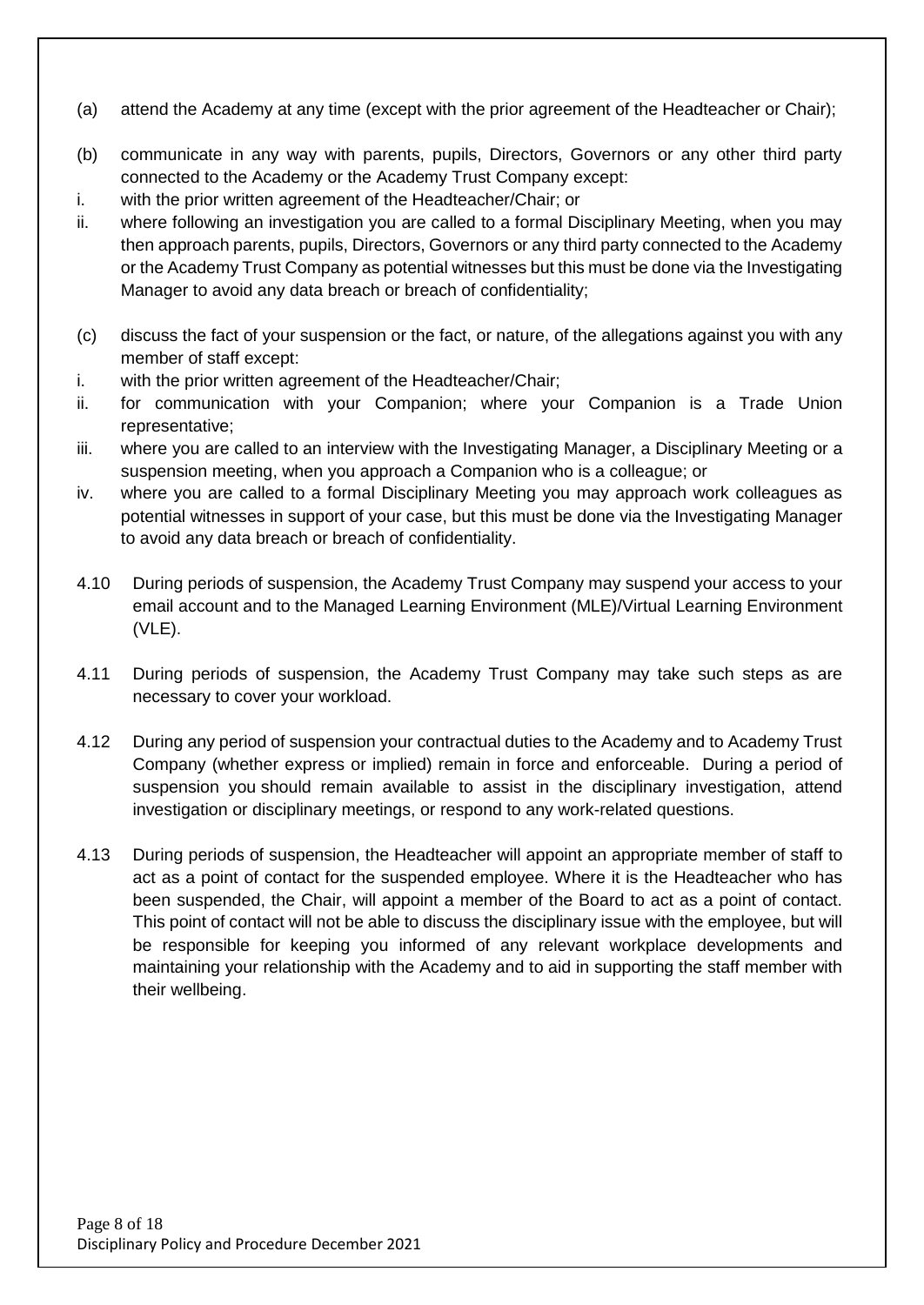#### 5. **INVESTIGATING, DISCIPLINARY AND APPEAL MANAGERS**

5.1 The table below sets out the persons to be appointed throughout the stages of the disciplinary procedure depending on the person who is the subject of the disciplinary proceedings:

| <b>Employee Level</b>            | <b>Investigating</b><br><b>Manager</b>                                                                     | <b>Disciplinary</b><br><b>Manager for</b><br>sanctions up<br>to and<br>including final<br>written<br>warning | <b>Disciplinary</b><br><b>Manager for</b><br>dismissals | <b>Appeal</b><br><b>Manager</b>                                                                                                            |
|----------------------------------|------------------------------------------------------------------------------------------------------------|--------------------------------------------------------------------------------------------------------------|---------------------------------------------------------|--------------------------------------------------------------------------------------------------------------------------------------------|
| Headteacher                      | Chair of LGC or<br>a non-staff<br>governor<br>appointed by<br>the Chair or<br>CEO                          | Directors'<br>Disciplinary<br>Panel or CEO                                                                   | Directors'<br><b>Disciplinary Panel</b>                 | Directors'<br><b>Appeal Panel</b>                                                                                                          |
| All other School Staff           | The<br>Headteacher or<br>a sufficiently<br>senior member<br>of staff<br>appointed by<br>the<br>Headteacher | Headteacher or<br><b>LGC</b><br>Disciplinary<br>Panel                                                        | Directors'<br><b>Disciplinary Panel</b>                 | <b>LGC Appeal</b><br>Panel (up to<br>and including<br>final written<br>warning) or<br>Directors'<br><b>Appeal Panel</b><br>(for dismissal) |
| CEO                              | Chair of The<br>Board or<br>Director<br>appointed by<br>the Chair                                          | Directors'<br>Disciplinary<br>Panel                                                                          | Directors'<br><b>Disciplinary Panel</b>                 | Directors'<br><b>Appeal Panel</b>                                                                                                          |
| COO/CFO                          | <b>CEO</b> or Director<br>appointed by<br>the Chair                                                        | Directors'<br>Disciplinary<br>Panel                                                                          | Directors'<br><b>Disciplinary Panel</b>                 | Directors'<br><b>Appeal Panel</b>                                                                                                          |
| All other Central Trust<br>Staff | A sufficiently<br>senior member<br>of staff<br>appointed by<br>the CEO                                     | CEO, COO or<br>Directors'<br>Disciplinary<br>Panel                                                           | Directors'<br><b>Disciplinary Panel</b>                 | CEO or<br>Directors'<br><b>Appeal Panel</b>                                                                                                |

Please note that it may be appropriate for a sufficiently senior member of staff to be delegated to support in any Academy across the Trust throughout the disciplinary process.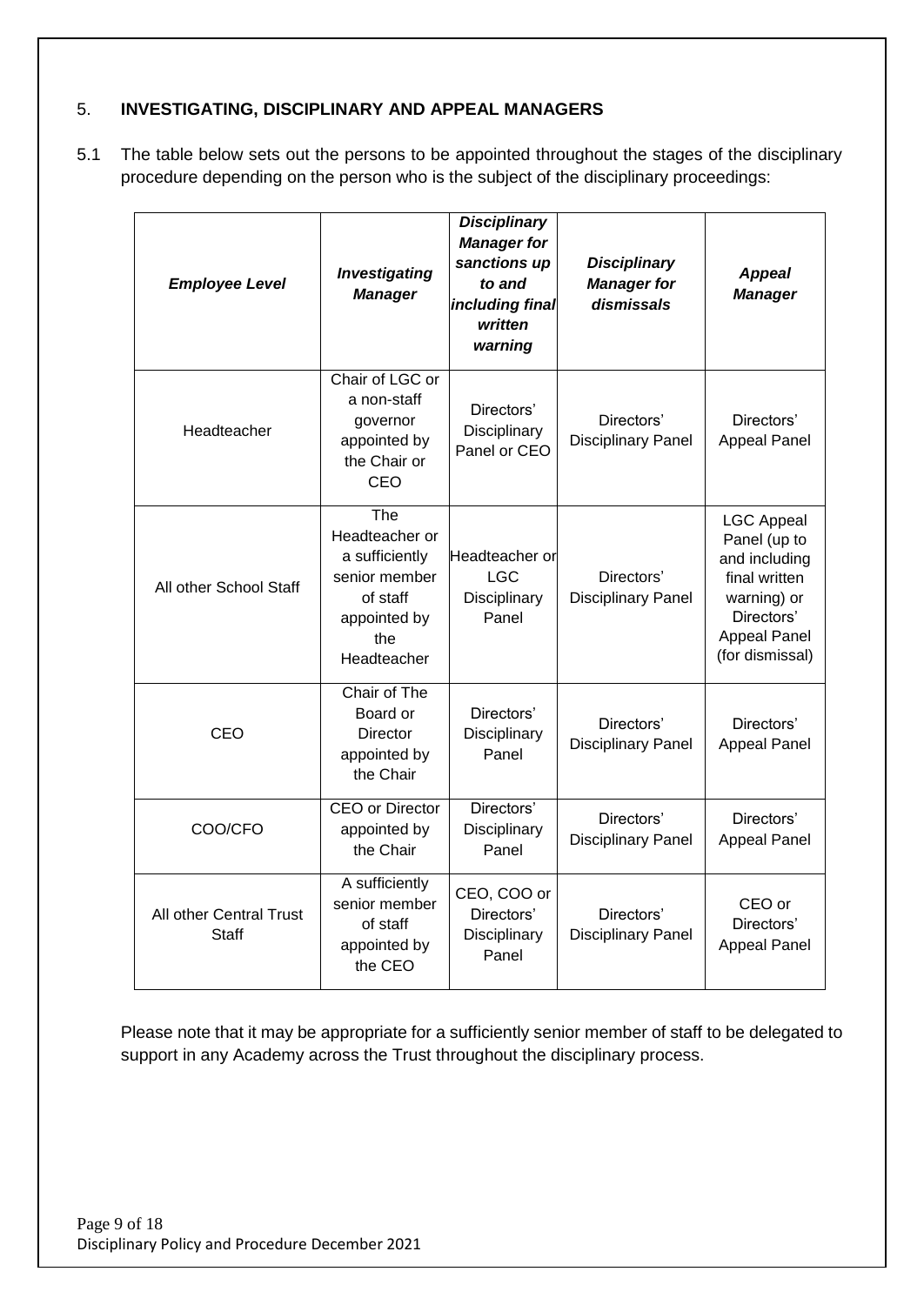#### 6. **FORMAL PROCESS**

#### 6.1 **Step 1 – Investigation**

- 6.1.1 The Investigating Manager will conduct an investigation into the alleged misconduct in a timely manner. The Investigating Manager should not have any previous involvement in the matter.
- 6.1.2 The Investigating Manager should seek advice from HR before commencing any investigation. They may appoint any other person from within the Academy and/or the Academy Trust Company or, in exceptional circumstances, an external third party to assist in the investigation.
- 6.1.3 The Investigating Manager will notify the employee in writing of the investigation and they will provide the employee with a copy of this Disciplinary Policy and Procedure. The investigation will include a face to face interview with the employee apart from in exceptional circumstances. In the event of a face-to-face interview the employee will be notified at least 5 Working Days beforehand.
- 6.1.4 The employee is required to co-operate fully with the Investigating Manager to ensure that the investigation can be completed as swiftly and thoroughly as possible and, in any event, within a reasonable timeframe.
- 6.1.5 As part of the investigation, the Investigating Manager may gather relevant witness statements and interview witnesses where appropriate.
- 6.1.6 At the conclusion of the investigation, the Investigating Manager will produce an Investigation Report setting out, in detail, the allegations made in respect of the employees conduct, the evidence considered and a recommendation that either:
	- (a) a Disciplinary Manager be appointed and a Disciplinary Meeting be convened in accordance with Step 2 below; or
	- (b) there is insufficient evidence to support the allegations of misconduct to proceed in accordance with Step 2 below and no further action will be taken under this Disciplinary Policy and Procedure; or
	- (c) a Disciplinary Meeting is not required despite evidence to support the allegations of misconduct, but informal advice and guidance should be issued to the employee in accordance with the provisions of Paragraph 3 of this Disciplinary Policy and Procedure;
	- (d) there is no case to answer.
- 6.1.7 In all circumstances, the employee will be sent a copy of the investigation outcome as soon as is reasonably practicable following the end of the investigation.

#### 6.2 **Step 2 – Disciplinary Meeting**

6.2.1 If the investigation report contains a recommendation that the employee must attend a formal disciplinary meeting ("the Disciplinary Meeting") with the Disciplinary Manager appointed, the Investigating Manager will write a letter to you confirming the outcome of the investigation.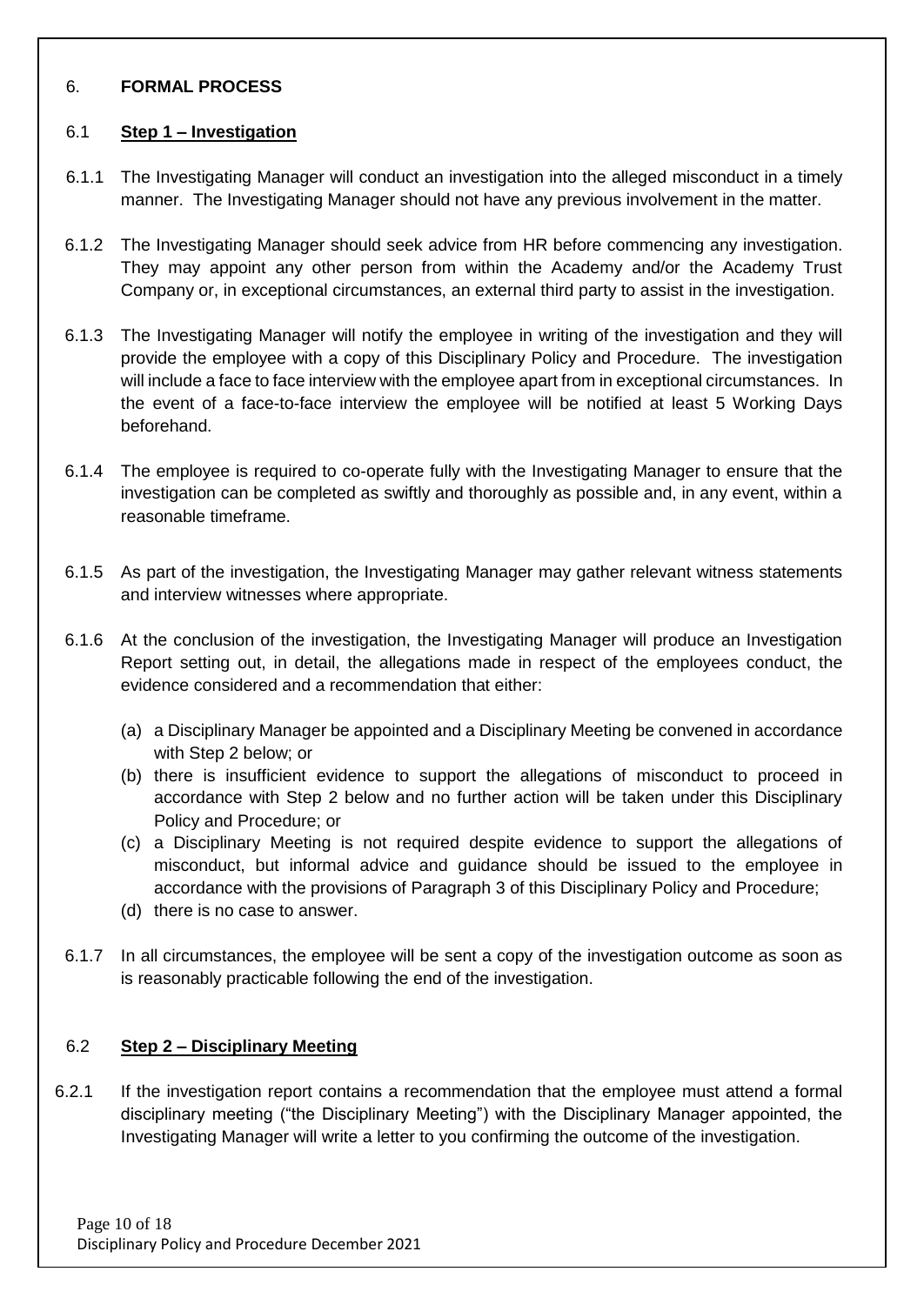6.2.2 The Disciplinary Manager will notify the employee in writing of the arrangements for the meeting, they will provide the employee with a copy of this Disciplinary Policy and Procedure. The employee will be notified at least 5 Working Days beforehand.

If dismissal is a possible outcome this will be stated in the disciplinary meeting invite letter. The letter shall state that any documentation the employee wishes to rely on must be submitted at least 2 working days in advance of the Disciplinary Meeting.

- 6.2.3 In advance of, and at the Disciplinary Meeting, the Disciplinary Manager shall consider:
	- (a) evidence presented in support of the allegations of misconduct against the employee;
	- (b) evidence presented in defence of the allegations of misconduct against the employee; and
	- (c) where misconduct is admitted, whether in whole or in part, any evidence you have in mitigation.
- 6.2.4 The Disciplinary Manager may adjourn the Disciplinary Meeting to allow for further investigations in the light of your evidence or any other matter that may arise during the meeting and will reconvene the Disciplinary Meeting to give the employee an opportunity to comment on any further evidence produced by further investigations. The employee will be provided with at least 5 Working Days written notice of any reconvened Disciplinary Meeting.
- 6.2.5 Written or oral evidence can be presented at a Disciplinary Meeting. If written evidence is to be relied upon, the employee will be provided with it prior to the Disciplinary Meeting and the employee will be given a reasonable opportunity to comment on it during the Disciplinary Meeting if the employee attends the meeting. If the employee does not attend the Disciplinary Meeting, the employee will be given an opportunity to provide written responses to any written evidence presented prior to the disciplinary meeting.
- 6.2.6 If oral evidence is heard at the Disciplinary Meeting, the employee will be given an opportunity to comment on it at the Disciplinary Meeting.
- 6.2.7 Once all the evidence has been considered, the Disciplinary Manager will confirm the outcome of the Disciplinary Meeting in writing to the employee within 5 Working Days of the date of the Disciplinary Meeting or any adjourned Disciplinary Meeting. ("the Disciplinary Decision Letter"). The potential outcomes of a Disciplinary Meeting are as follows:
	- (a) the imposition of a formal disciplinary sanction in accordance with Paragraph 7; or
	- (b) that, on balance, there is insufficient evidence to substantiate the allegations made against the employee and so the disciplinary proceedings will be terminated and no further action will be taken under this Disciplinary Policy and Procedure; or
	- (c) a formal disciplinary sanction is not required despite evidence to support the allegations of misconduct, but informal advice and guidance should be issued to the employee in accordance with the provisions of Paragraph 3 of this Disciplinary Policy and Procedure; or
	- (d) there is no case to answer.

#### 6.3 **Step 3 – Appeal**

6.3.1 In the event that the employee is dissatisfied with the decision of the Disciplinary Manager as set out in the disciplinary decision letter, the employee can appeal to the Appeal Manager in writing to the Clerk within 10 working days of the date of the disciplinary decision letter.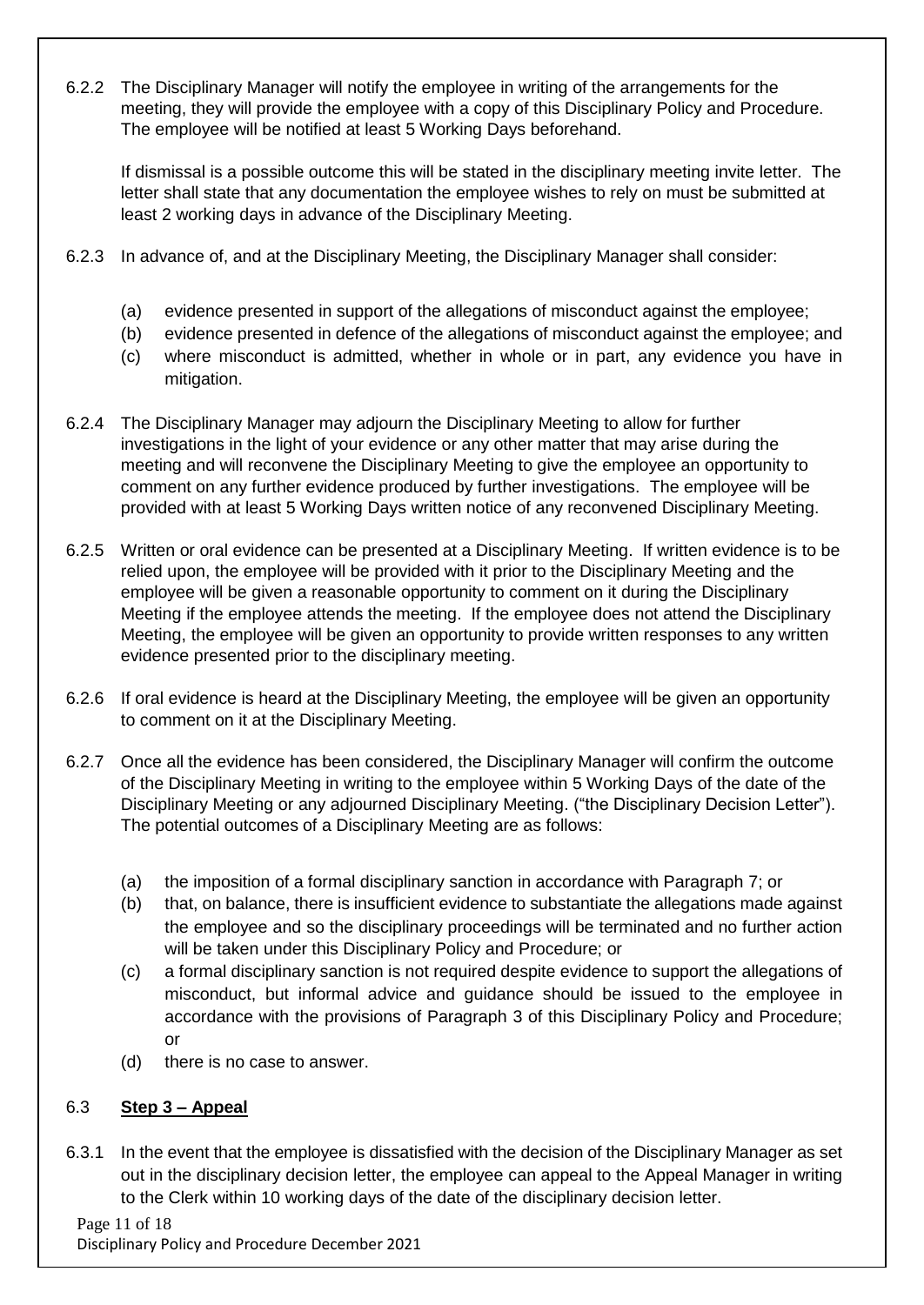- 6.3.2 The appeal letter must clearly set out the grounds of the appeal. The appeal will be a review of any formal disciplinary sanction imposed. When preparing the appeal letter, the employee may wish to consider the following grounds:
	- (a) that the action taken was unfair;
	- (b) that this disciplinary policy and procedure was applied defectively or unfairly;
	- (c) that new evidence has come to light which was not available when the relevant decision was made by the Investigating Manager or Disciplinary Manager;
	- (d) that the sanction was overly harsh in all the circumstances.
- 6.3.3 The Appeal Meeting will normally be held within 20 Working Days of the appeal letter being received by the Clerk. School closure periods are categorised as non-working days. The employee will be given at least 5 Working Days' notice of the Appeal Meeting.
- 6.3.4 The Appeal Manager may consider any new evidence produced by the employee which was not available to the Disciplinary Manager.
- 6.3.5 Written or oral evidence can be presented at an Appeal Meeting. If written evidence is to be relied upon, the employee will be provided with it prior to the Appeal Meeting and the employee will be given a reasonable opportunity to comment on it during the Appeal Meeting if you attend the meeting.
- 6.3.6 If oral evidence is heard, you will be given an opportunity to comment on it either by attending the Appeal Meeting. The Appeal Manager will consider all of the evidence provided in order to determine whether the relevant decision was fair and reasonable.
- 6.3.7 The Appeal Manager will confirm the outcome of the Appeal Meeting in writing to you within 5 Working Days of the date of the Appeal Meeting. The decision of the Appeal Manager is final and there will be no further right of appeal. The potential outcomes of the Appeal Meeting are that:
	- (a) the Appeal Manager may uphold the decision of the Disciplinary Manager and any formal disciplinary sanction imposed by the Disciplinary Manager will be upheld; or
	- (b) the Appeal Manager may uphold your appeal and overturn the decision of the Disciplinary Manager and any formal sanction imposed by the Disciplinary Manager will be overturned and/or
	- (c) the Appeal Manager may impose a lesser formal disciplinary sanction to that imposed by the Disciplinary Manager.

# 7. **FORMAL SANCTIONS**

The Disciplinary Manager (and Appeal Manager where appropriate) may impose the following sanctions:

#### 7.1 A First Written Warning

7.1.1 A First Written Warning will remain live for **6** months from the date of the First Written Warning.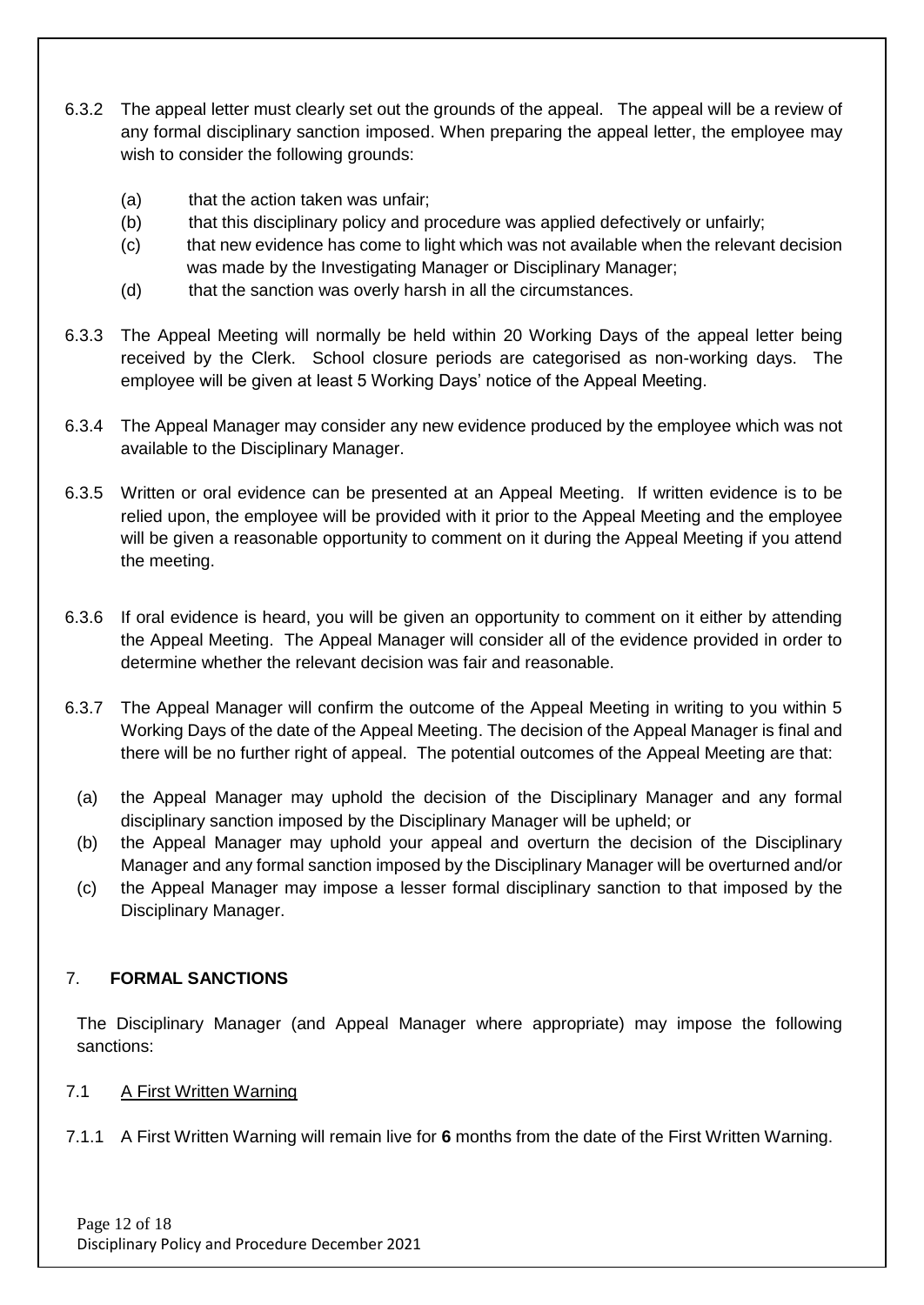- 7.1.2 For a first disciplinary offence, a First Written Warning will be the normal response unless the Misconduct is serious as set out in Paragraph 7.2.3 below.
- 7.1.3 A First Written Warning will set out the nature of the Misconduct and the change in behaviour needed (with a suitable timescale).

#### 7.2 A Final Written Warning

- 7.2.1 A Final Written Warning will remain live for **12** months from the date of the Final Written Warning.
- 7.2.2 A Final Written Warning will normally be given for a second disciplinary offence committed or discovered during the currency of a live First Written Warning (even if that First Written Warning related to a different type of Misconduct, if appropriate in the circumstances).
- 7.2.3 A Final Written Warning can be given for serious Misconduct regardless of previous disciplinary history if the conduct is sufficiently serious.
- 7.2.4 A Final Written Warning will set out the nature of the Misconduct and the change in behaviour needed (with a suitable timescale). A Final Written Warning will also confirm the consequences of further Misconduct.

#### 7.3 Dismissal on notice

- 7.3.1 Dismissal on contractual notice may be given for a disciplinary offence (other than an act of gross Misconduct) committed or discovered during the currency of a live Final Written Warning, following investigation and any appropriate disciplinary process (even if the Final Written Warning related to a different type of Misconduct, if appropriate in the circumstances).
- 7.3.2 For the avoidance of doubt the notice period commences immediately and does not await the outcome of any appeal.
- 7.3.3 In the event that your employment is terminated in accordance with this Paragraph 7.3:
	- (a) Garden leave may be considered where appropriate so that you are not required to attend the academy during your notice period but remain employed and so bound by the terms of your contract of employment until the expiry of the notice period;
	- (b) Payment in lieu of notice may be considered to bring your contract to an end with immediate effect.

#### 7.4 Dismissal without notice or termination payment

- 7.4.1 Dismissal without notice or termination payment (also known as Summary Dismissal) will only occur if you have committed an act of gross Misconduct or otherwise have destroyed the trust and confidence required between an employee and their employer, in this case between you and the Academy Trust Company. For the avoidance of doubt, where appropriate, dismissal without notice or termination payment may occur regardless of previous disciplinary history.
- 7.4.2 For the avoidance of doubt your dismissal takes effect immediately and does not await the outcome of any appeal.

Page 13 of 18 Disciplinary Policy and Procedure December 2021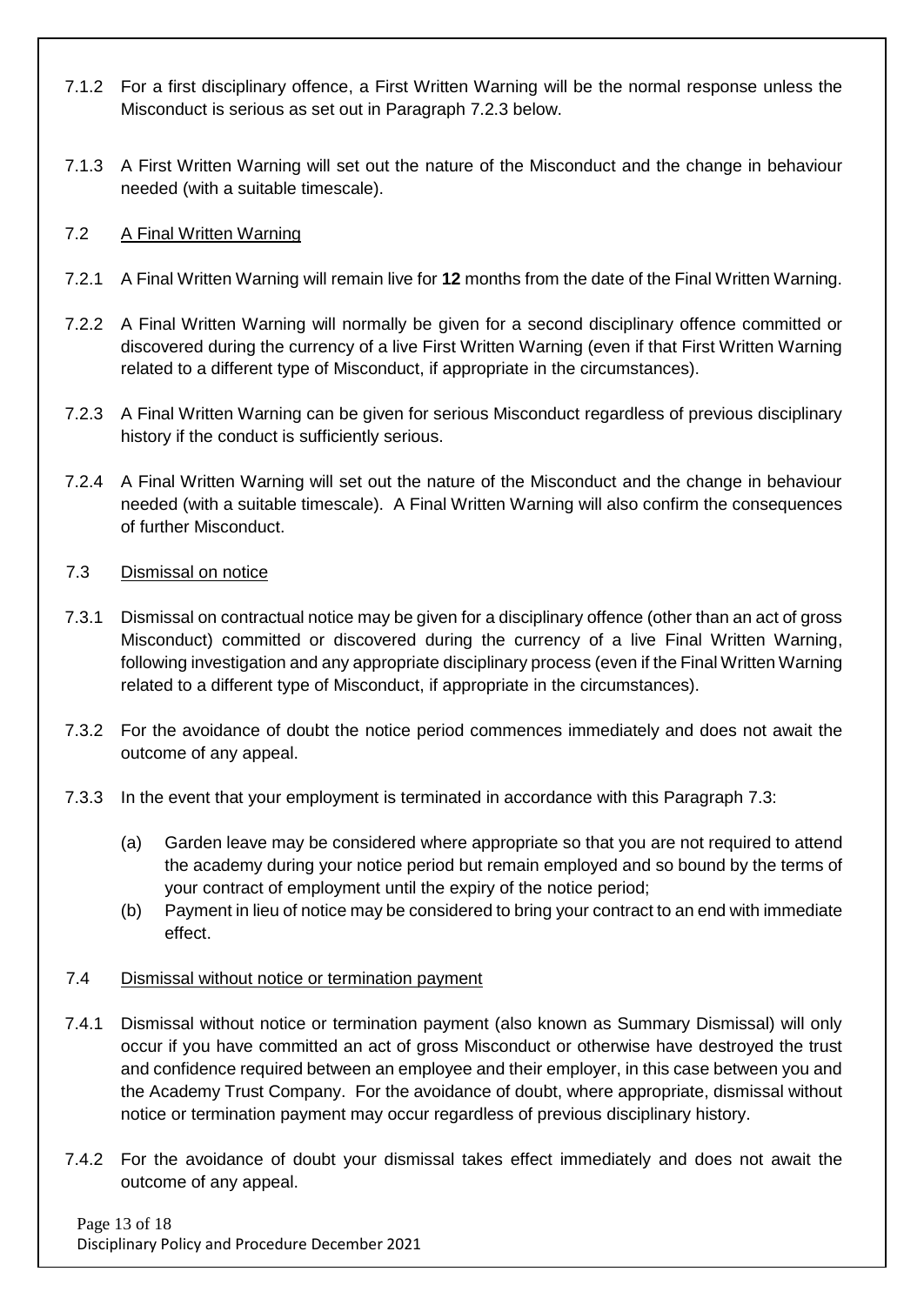- 7.4.3 The following is a **non-exhaustive** list of matters which the Academy Trust Company considers may amount to gross Misconduct:
	- (a) Conduct incompatible with, or prejudicial to, the religious character of the Academy Trust Company and/or the Academy or the precepts or tenets of the Catholic Church.
	- (b) Conduct that is likely to bring the Academy Trust Company and/or the Academy or the Church into disrepute
	- (c) Conduct giving rise to any Child Protection issue including, but not limited to, a change in your DBS status during the course of your employment
	- (d) Failure to disclose your DBS status/submit to a DBS check where requested to do so by the Headteacher and/or the Academy Trust Company
	- (e) A serious breach of any relevant code of conduct or professional standards
	- (f) Theft of any property
	- (g) Malicious or wilful damage to any property
	- (h) Knowingly or recklessly falsifying, or knowingly or recklessly causing falsification of, any documents whether for personal gain or not
	- (i) Ordering any goods or services on behalf of the Academy Trust Company and/or the Academy from a supplier in which you or a relative have a personal interest (whether financial or not) without declaring that interest and without the permission of the Board
	- (j) Dishonesty
	- (k) Violence to any person
	- (l) Unlawfully restraining a pupil
	- (m) Abusive, threatening or offensive language or behaviour to any person
	- (n) Discrimination or harassment
	- (o) Bullying
	- (p) Disclosing the contents of any live examination paper or assessment in advance to any pupil or parent
	- (q) Concealing any actual or attempted cheating by any pupil or colleague, including participating in or concealing any actual or attempted exam misconduct
	- (r) Attending work or undertaking duties whilst under the influence of alcohol or unlawful substances
	- (s) Misuse of the Academy Trust Company's and/or the Academy's ICT (including internet and email access and breaches of the Academy Trust Company's social networking policy) to view or distribute obscene, pornographic, defamatory or otherwise unacceptable material
	- (t) Supplying your personal contact details to a pupil without express authorisation from the Headteacher
	- (u) Interacting with a pupil online out of school hours other than through the Managed Learning **Environment**
	- (v) Making any sexual or romantic contact with any pupil whatever the age of the pupil
	- (w) Breaching the confidentiality or data protection obligations surrounding the Academy Trust Company, the Academy, a parent, pupil, colleague, Director or Governor
	- (x) Covert recording of any meetings without the knowledge or consent of all persons present
	- (y) Serious breach of health and safety procedures
	- (z) Serious negligence (whether or not leading to any actual loss)
	- (aa) Criminal activity during the course of employment
	- (bb) Making a false, malicious or vexatious allegation against the Academy Trust Company, the Academy, a parent, pupil, colleague, Director or Governor
	- (cc) Repeated acts of less serious Misconduct which collectively may amount to gross Misconduct.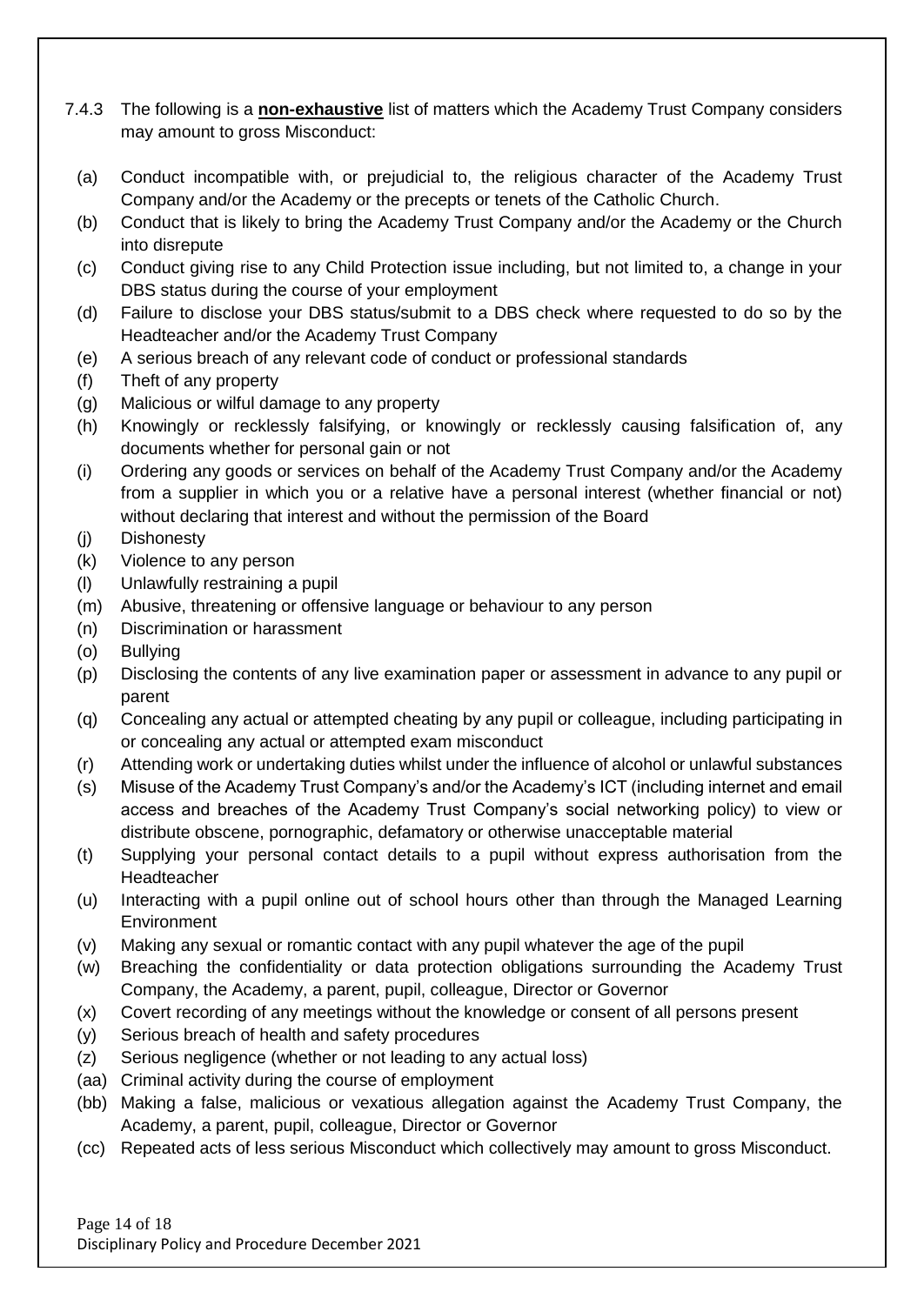#### 7.5 Voluntary demotion as an alternative to higher formal sanction

- 7.5.1 There may be a situation where the Disciplinary Manager considers that a recent promotion or job change has been a contributory factor in your Misconduct.
- 7.5.2 Where paragraph 7.5.1 applies, the Disciplinary Manager may offer you the option of agreeing to voluntarily give up a promotion or job change as an alternative to a higher formal disciplinary sanction. Any such offer shall be made in writing and will only be an appropriate option to consider if there is a suitable vacancy within the Trust. Should the option of voluntary demotion or job change be accepted this will not need to be a post with equivalent terms and conditions and protection of salary will not apply. For the avoidance of doubt, whether such an offer is made will be at the sole discretion of the Disciplinary Manager. There may be circumstances where it is not appropriate to make such an offer, for example, gross misconduct, where there has been a safeguarding issue or where an allegation of bullying has been proven.

#### 8. **DIRECTORS' PANELS**

- 8.1 Directors' Disciplinary and Appeal Panels shall comprise three non-staff Directors not previously involved in the matter.
- 8.2 In the exceptional event that there are insufficient numbers of Directors available to participate in a Directors' Disciplinary or Appeal Panel, the Academy Trust Company may appoint associate members solely to participate in the appropriate Panel.

#### 9. **COMPANION**

- 9.1 If you are the subject of disciplinary allegations which lead to you being invited to an interview or meeting pursuant to this Disciplinary Policy and Procedure, you may be accompanied at such interview or meeting by a Companion as outline in paragraph 1.6.
- 9.2 You must let the relevant Manager know who your Companion will be at least one Working Day before the relevant interview or meeting.
- 9.3 If you have any particular need, for example, because you have a disability, you can also be accompanied by a suitable helper where this is deemed as reasonable and appropriate.
- 9.4 Only a Trade Union representative can address the relevant interview or meeting in order to:
	- (a) put your case;
	- (b) sum up your case;
	- (c) respond on your behalf to any view expressed at the relevant interview or meeting; and
	- (d) ask questions on your behalf.
- 9.5 A companion can confer with you during the relevant interview or meeting.
- 9.6 A Companion has no right to:
	- a) answer questions on your behalf;
	- b) address the relevant interview or meeting if you do not wish it; or

Page 15 of 18 Disciplinary Policy and Procedure December 2021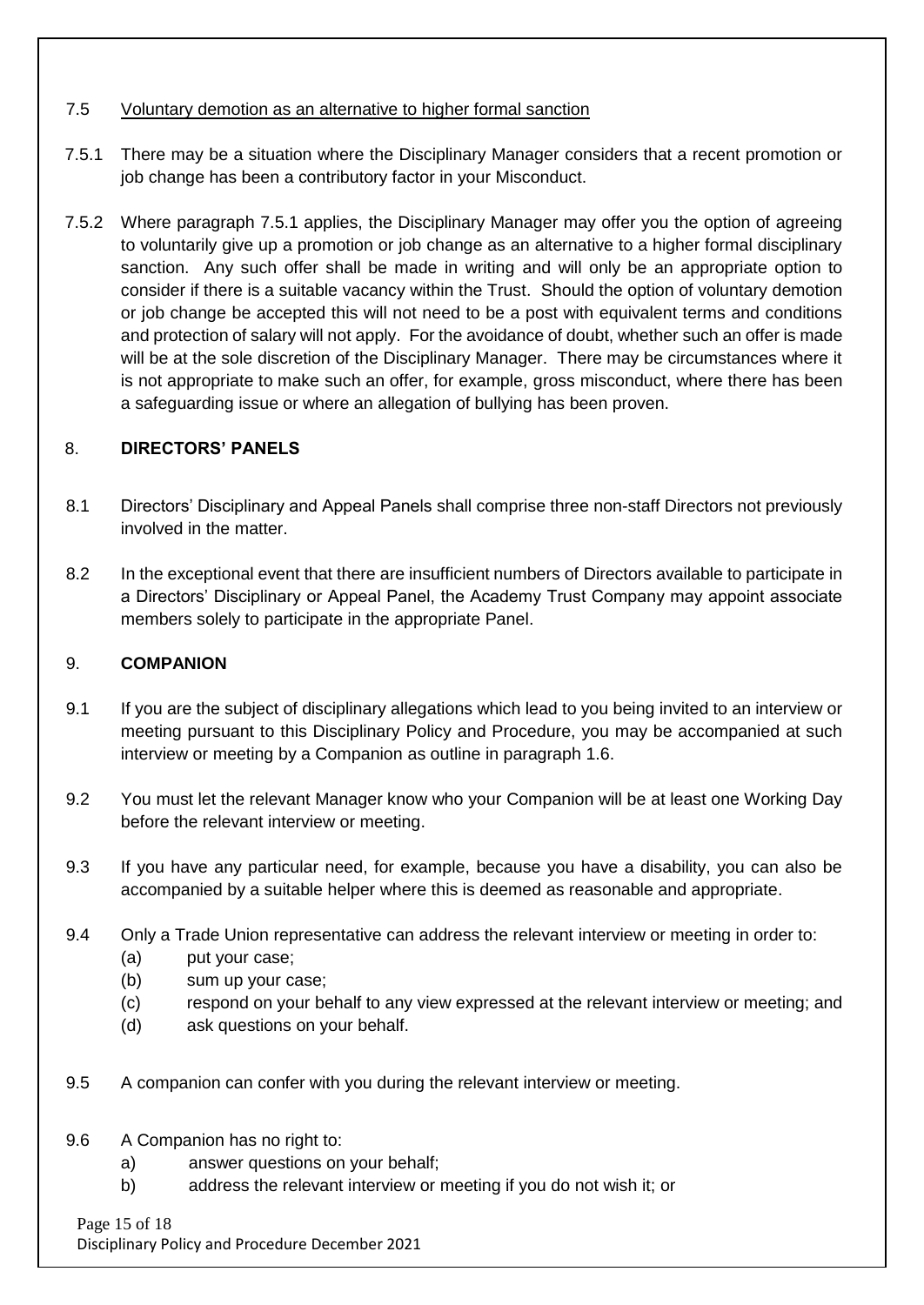- c) prevent you from explaining your case.
- 9.7 Where you have identified your Companion and they have confirmed in writing to the relevant Manager that they cannot attend the date or time set for the relevant interview or meeting, the relevant interview or meeting will be postponed for a period not in excess of five Working Days from the date set by the Academy Trust Company to a date and time agreed with your Companion. Should your Companion subsequently be unable to attend the rearranged date, the meeting may be held in their absence or written representations will be accepted.

## 10. **TIMING OF INTERVIEWS AND MEETINGS**

- 10.1 The aim is that interviews and meetings under this Disciplinary Policy and procedure will be held at mutually convenient times but depending on the circumstances, interviews and meetings may:
	- (a) need to be held when you were timetabled to teach (if that is appropriate to your role);
	- (b) exceptionally be held during planning, preparation and administration time if this does not impact on lesson preparation (if that is appropriate to your role);
	- (c) exceptionally be held after the end of the Academy day;
	- (d) not be held on days on which you would not ordinarily work;
	- (e) be extended by agreement between the parties if the time limits cannot be met for any justifiable reason.
- 10.2 Where an employee is persistently unable or unwilling to attend an interview or meeting without good cause the relevant manager will make a decision on the evidence available.

#### 11. **VENUE FOR INTERVIEWS OR MEETINGS**

11.1 If the allegations are sensitive the relevant Manager may hold the interview or meeting off the Academy site to minimise any distress to the employee.

#### **12. ASSISTANCE**

- 12.1 In any case concerning the religious character of the Academy Trust Company and/or the Academy, the Diocesan Schools Commission must be notified immediately the Academy Trust Company and/or the Academy becomes aware of the allegations and it may be represented at any relevant interview or meeting to advise the Investigating Manager, Disciplinary Manager or Appeal Manager.
- 12.2 In all cases involving any disciplinary sanction in relation to the Headteacher, the Diocesan Schools Commission may send a representative to advise the Disciplinary Manager or Appeal Manager.

#### **13. TRADE UNION OFFICERS**

13.1 The Academy Trust Company notes and adopts the ACAS Code of Practice's statement "Where disciplinary action is being considered against an employee who is a trade union representative the normal disciplinary procedure should be followed. Depending on the circumstances, however, it is advisable to discuss the matter at an early stage with an official employed by the union, after obtaining the employee's agreement."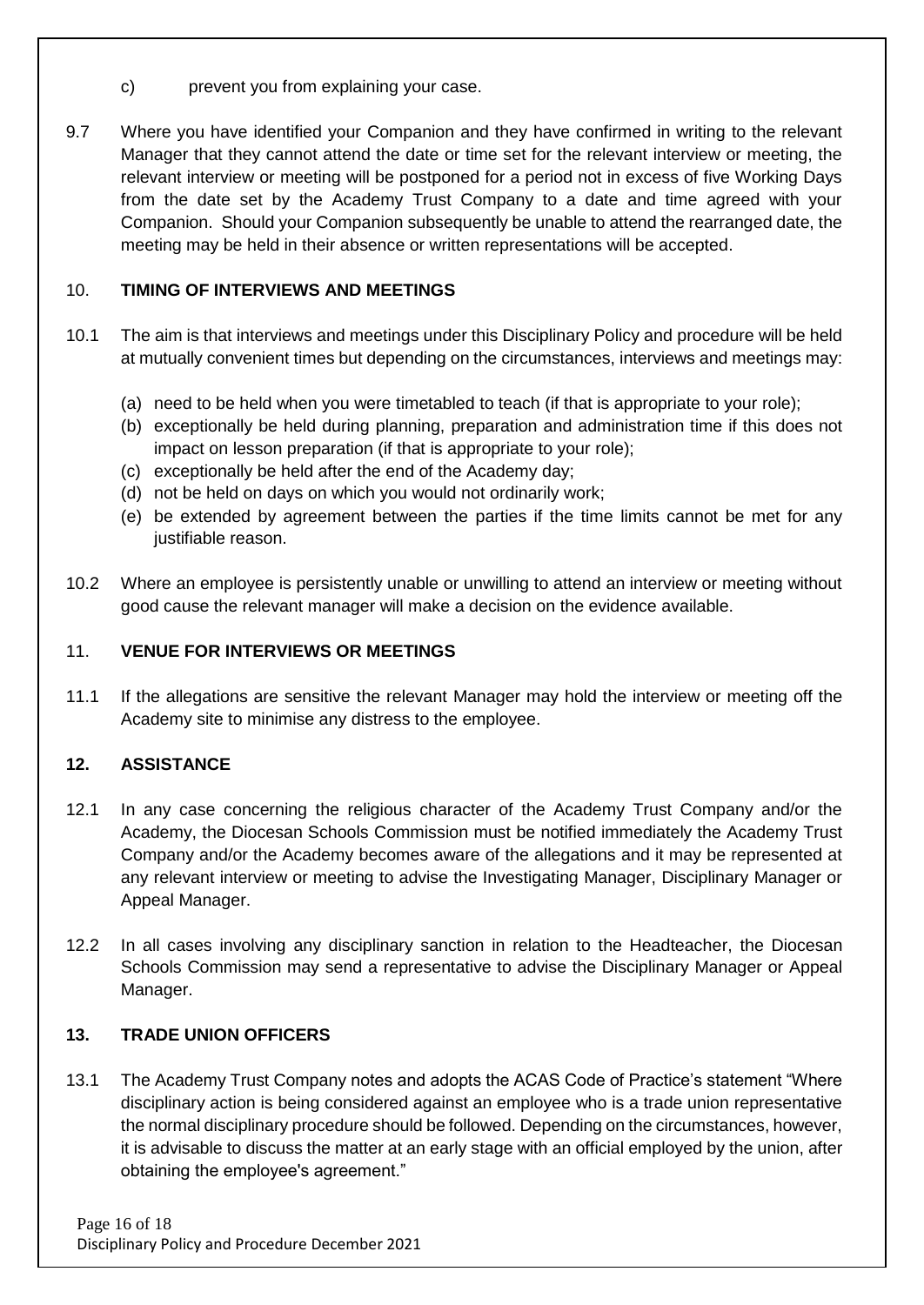#### **14. REFERRALS**

- 14.1 Where a teacher is dismissed for serious Misconduct (or may have been dismissed for serious Misconduct if the teacher had not resigned) the Academy Trust Company must consider whether to refer the circumstances to the Department for Education and Teaching Regulation Agency.
- 14.2 Where a person working for the Academy Trust Company (whether a teacher or not) is dismissed or would have been dismissed if they had not resigned because that person committed conduct:
	- (a) which endangered a child or was likely to endanger a child;
	- (b) which, if repeated against or in relation to a child, would endanger that child or would be likely to endanger them;
	- (c) involving sexual material relating to children (including possession of such material);
	- (d) involving sexually explicit images depicting violence against human beings (including possession of such images);
	- (e) of a sexual nature involving a child

the Academy Trust Company must refer that person to the Disclosure & Barring Service ("DBS").

#### **15. REVIEW OF THIS PROCEDURE**

15.1 This policy is the adapted version of the model procedure which was produced by the Catholic Education Service (CES) in September 2013, updated in June 2016, May 2018 and September 2020 for use in Catholic Voluntary Academies in England following consultation with the national trade unions. Directors will review this policy in line with updates from the CES.